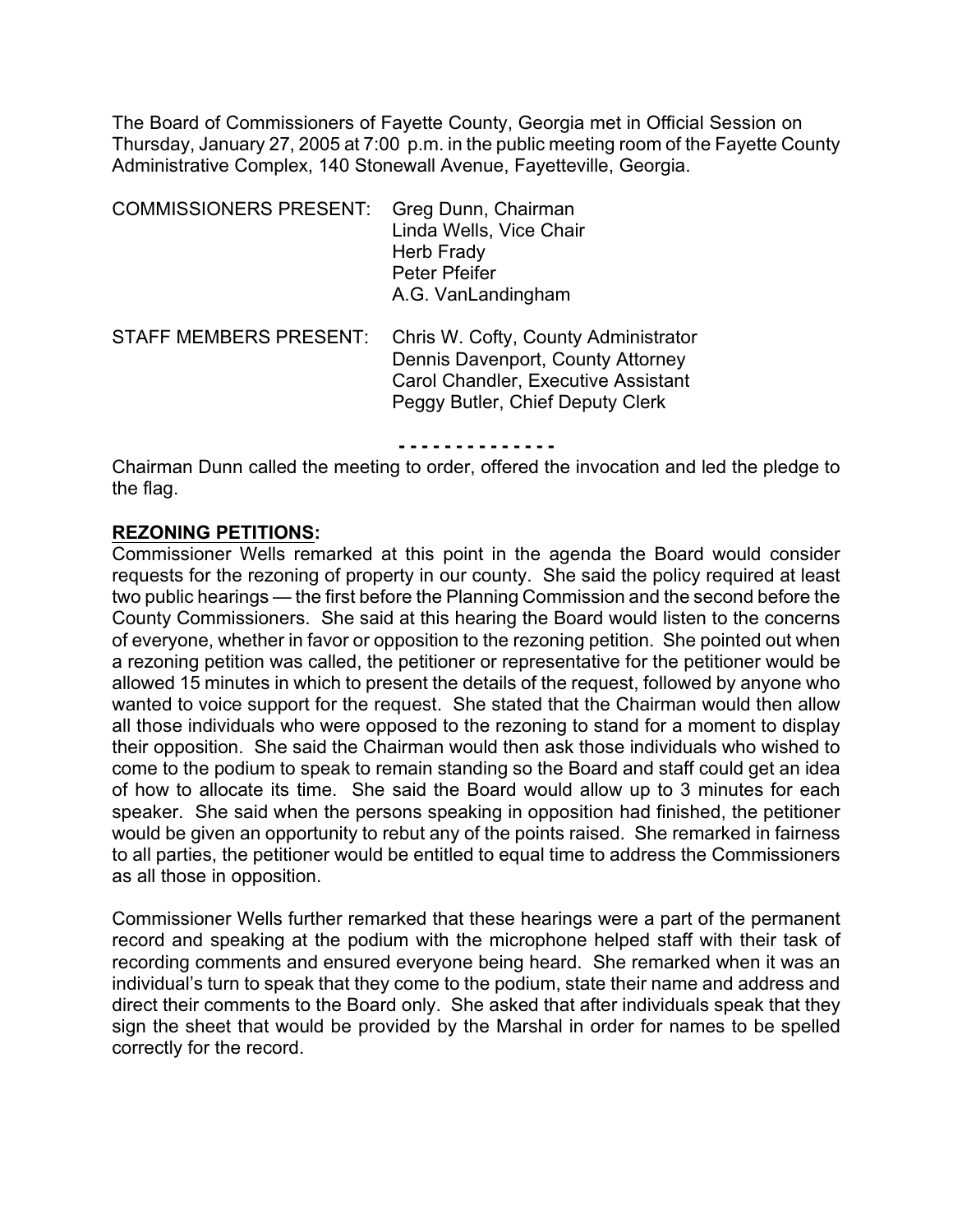Commissioner Wells stated that the Board wanted to hear from everyone who had something to say and they would pay close attention to each point raised. She said it would not be necessary for the same point to be raised over and over. She thanked everyone for their participation and announced that the Zoning Administrator would begin introducing each request in the order they appeared on tonight's agenda.

Chairman Dunn announced that prior to starting the official business for the evening, there were two items on the Agenda to be tabled. He said Item F, which was a change to an ordinance, had been tabled until February 24. He said Item K, which was a discussion in regards to changing the water system agreement with Fayetteville, had also been tabled with no particular time frame. He said they were seeking additional information on both of these items.

## **PUBLIC HEARING:**

# **PETITION NO. RP-029-05 REVISED PLAT:**

Aaron Wheeler, Director of Zoning, read the consideration of Petition No. RP-029-05 for a Revised Final Plat, Lee's Mill Farms Subdivision, Joseph Linn and Carol B. Evitts, Sr. and David C. and Janet E. Roberts, Owners/Agents. The request is to add 1.045 acres to Lot 12 which consists of 2.332 acresfor a total lot size of 3.377 acres. This property is located in Land Lot 18 of the 7thDistrict, fronts on Farm Lane and Buckeye Road, and is zoned R-70. The Planning Commission recommended approval with two (2) recommended conditions (5-0). Staff states that the request complies with technical requirements.

Chairman Dunn asked it anyone was present who wished to speak on this matter.

David and Janet Roberts requested to speak.

David Roberts said about four years ago they had a pool built in their backyard. He said at some point last year they became aware that the pool had been constructed too close to the back property line. He said they applied for a variance and the variance was denied. He said it was recommended that they go to their neighbors and reach an agreement to purchase additional property. He said they did this. He said because their property was in a subdivision they needed to seek the approval of the Board to add that acreage.

Chairman Dunn asked if there was anyone who wished to speak in favor or against this request. No one spoke in favor or against this request.

Motion was made by Commissioner VanLandingham, seconded by Commissioner Pfeifer, to approve Petition No. RP-029-05 with conditions. Motion carried 5-0.

Commissioner Pfeifer thanked the Roberts for taking steps to correct the situation.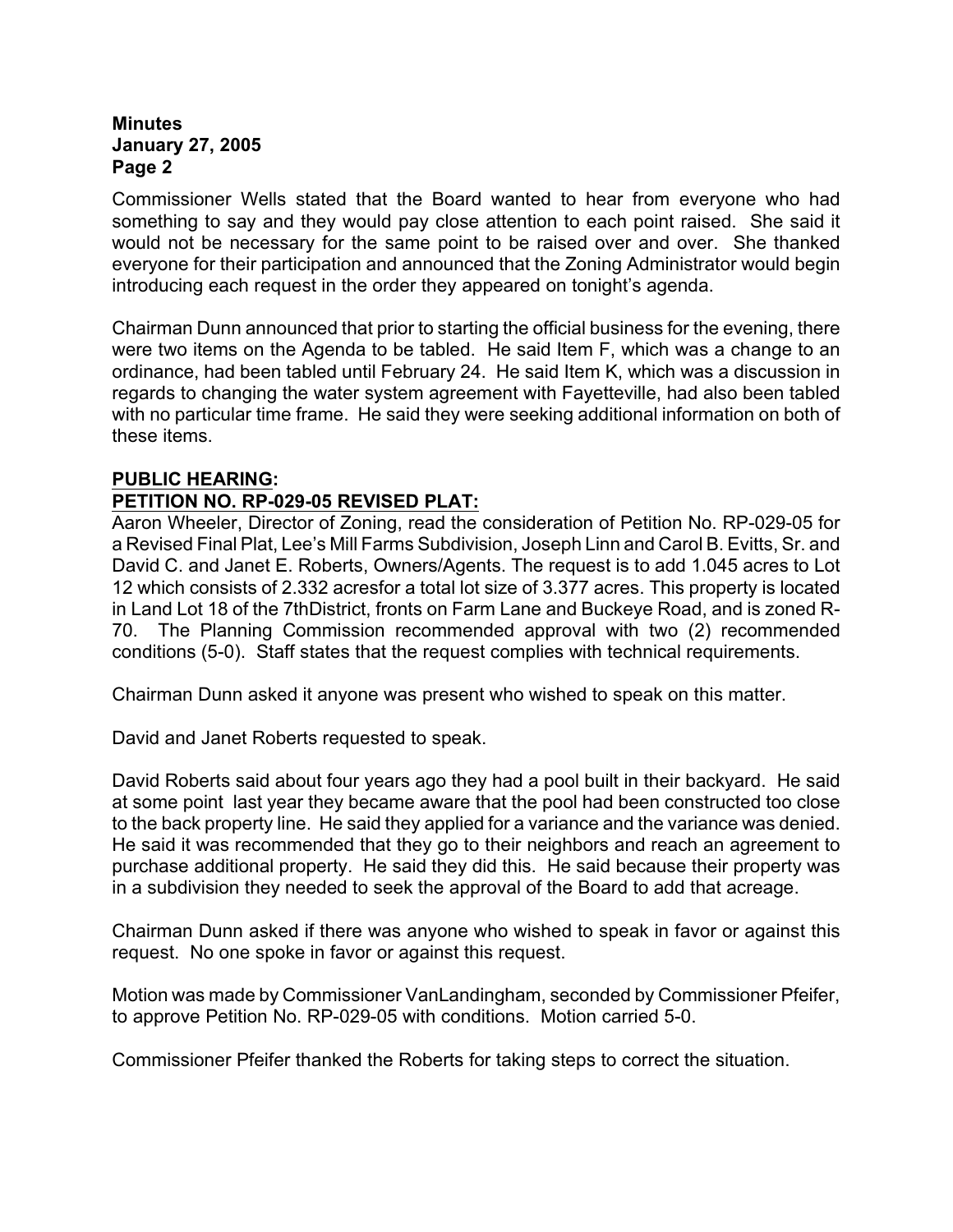# **PETITION NO. 1136-05 REQUEST TO REZONE:**

Aaron Wheeler, Director of Zoning, read the consideration of Petition No. 1136-05, Gin-Jer Investments, LLC, Owner, and Edwin Koons, P.E. of Hamilton Engineering & Design Co., LLCAgent, request to rezone 0.799 acres from A-R to O-I to develop office/training space. This property is located in Land Lot 70 of the 7thDistrict and fronts on S.R. 54 West.The Planning Commission recommended approval with one (1) recommended condition (5-0). Staff recommended approval with one (1) recommended condition.

Edwin Koons of Hamilton Engineering spoke as the agent for Gin-Jer Investments, LLC. He said this request was to rezone a track of land which was now A-R and was used for many years as a residential development. He said this land fronts on the south side of Highway 54 opposite the Coweta Fayette EMC building. He said the request was to rezone it to O-I so that the owner could use it for his personal office which involved heating and air conditioning. He said the owner would also like to convert the garage to a small training facility for his employees. He said the request met the current zoning desires of the County and they had met with the Department of Transportation which was one of the conditions. He said the owner agreed to provide any additional right-of-way that was needed by the Department of Transportation with no cost to the County. Mr. Koons said the main thing they wanted to do was to improve the access. He said they had some schemes to talk with the Department of Transportation about but the main point was to improve the access where it would be safe.

Chairman Dunn asked if there was anyone who wished to speak in favor or against this request. No one spoke in favor or against this request.

Motion was made by Commissioner Frady, seconded by Commissioner Wells, to approve Petition No. 1136-05 with one condition. Motion carried 5-0. A copy of the staff analysis, investigation and recommended conditions, identified as "Attachment No. 1", follows these minutes and is made an official part hereof. A copy of the Resolution and Ordinance, identified as "Attachment No. 2, follows these minutes and is made an official part hereof.

## **PETITION NO. RP-030-05 REVISED FINAL PLAT:**

Aaron Wheeler, Director of Zoning read the consideration of Petition No. RP-030-05 for a Revised Final Plat, Tunis Trace Subdivision, Vincent Crow, Owner, and Carl Christensen, Agent. The request is to subdivide Lot 17 which consists of 7.84 acres into four (4) singlefamily dwelling lots. This property is located in Land Lot 54 of the 5th District, fronts on Marron Road and Inman Road, and is zoned R-20.The Planning Commission recommended approval with one (1) recommended condition (5-0). Staff states that the request complies with technical requirements.

Carl Christensen stated he currently had the land under contract and wanted to split the land into four lots and build four houses. He said he wanted to get out of the roofing business and into the building business.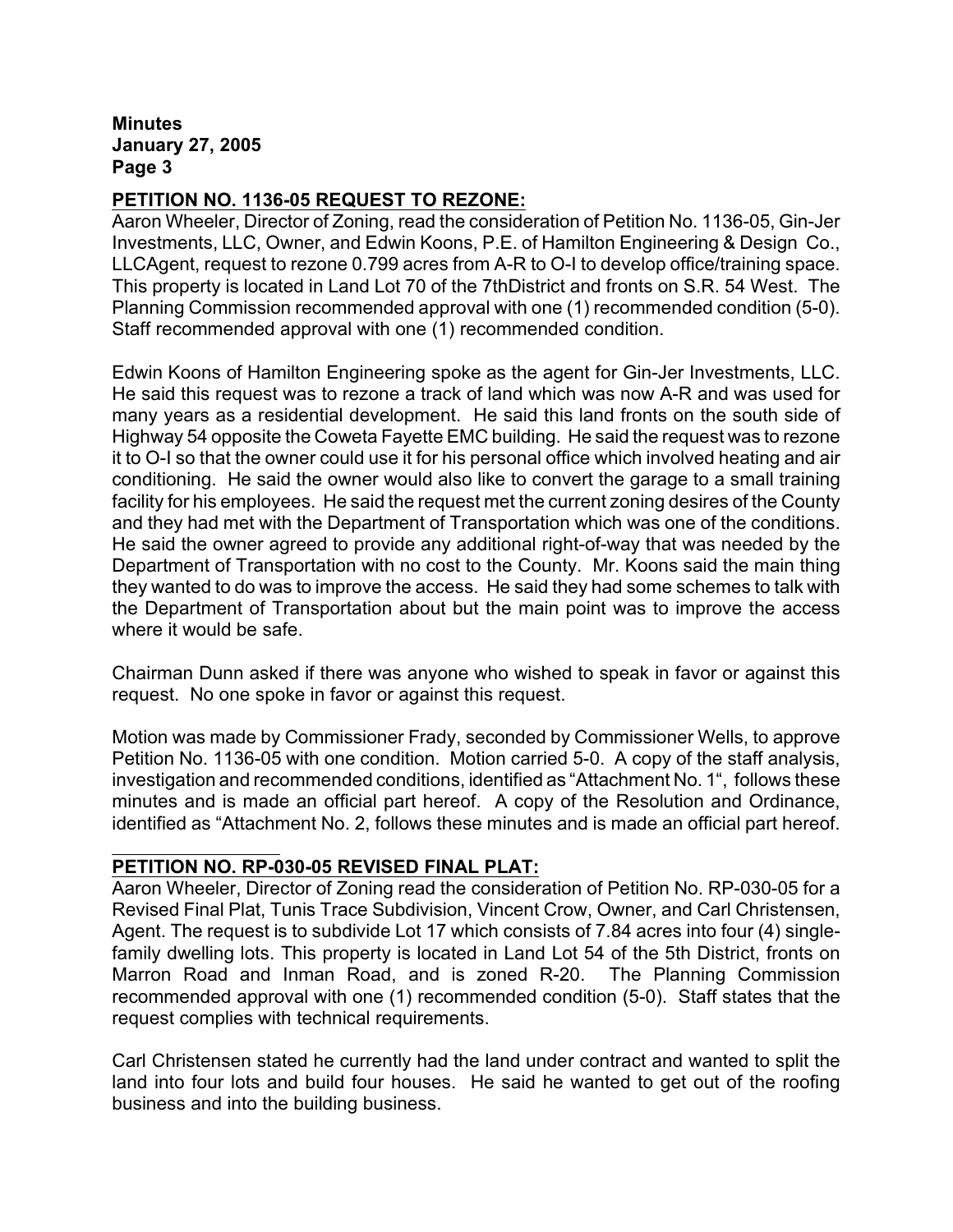Chairman Dunn asked if there was anyone who wished to speak in favor or against this request. No one spoke in favor of this petition.

Four people stood in opposition of this position with one person requesting to speak.

Ken Ziegfield, 255 Marron Road, said his property bordered this property. He said Tunis Trace at one time had covenants which were now expired, that required people to have 3 to 4 acres and most people had 5 to 10 acres of land. He said by approval of this zoning it was approving that someone could build a 1200 sq. ft. house whereas most houses were 2000 plus sq. ft. homes in that subdivision. He said one of the lots sat on and bordered the creek. He said he did not see how anyone could build a house on that lot because it was all a flood plane.

Mr. Ziegfield said if the petition was approved, they would like to see that instead of four lots, a minimum of two lots be required and increase of the R rating value to at least a R45 rating of at least 1800 sq. ft. home. He said the people that lived there did not want their property values going down by someone coming in and building a 1200 sq. ft. house and that was what would be approved with a R20 rating.

Chairman Dunn clarified with Mr. Ziegfield that he did not object to subdividing the land as long as it was into larger pieces of property than what was presented. Mr. Ziegfield said that was correct. He said he felt with two lots of approximately four acres each there could be quality homes built that would meet the quality standards of the existing homes.

Chairman Dunn asked if anyone else wished to speak in opposition. No one spoke.

Chairman Dunn then asked the applicant if he wished to offer a rebuttal.

Mr. Christensen said the land was zoned R20 with one acre minimum and he was asking for well above that. He said there was a five acre lot that was split into two 2.5 acre lots about five years ago. He said the subdivision across the street, Bailey Oaks, consisted of one-acre lots. He said up the street there were six or seven one-acre lots. He said there was a five-acre track up the street that was split into five one-acre lots with a common drive. He said he would not have a problem building homes 1800 sq. ft. and above. He said that was his plan anyway.

Chairman Dunn asked on which lot was the creek predominant.

Mr. Christensen said the creek began on the property line of a 2.02 acre lot and cut across towards the back.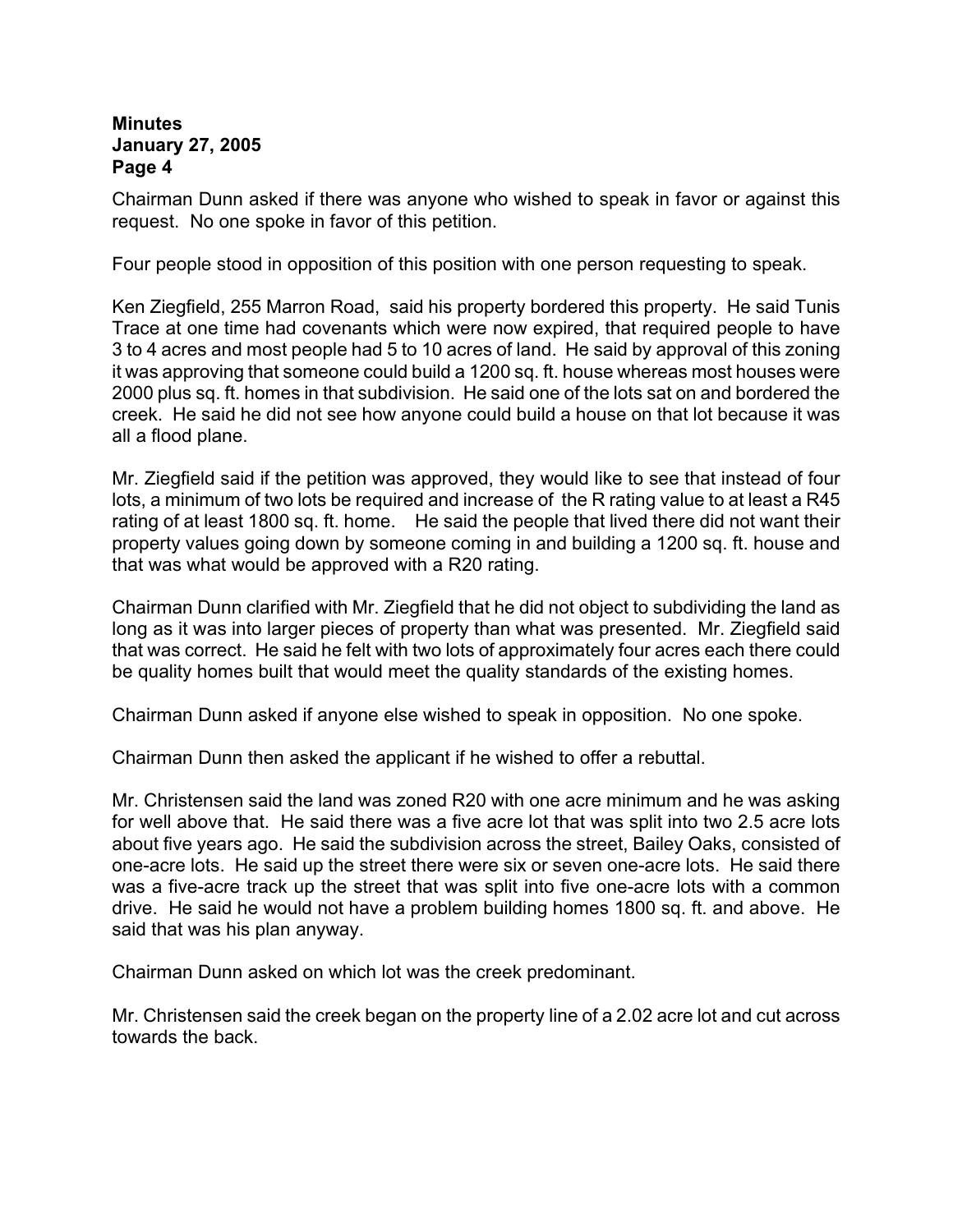Chairman Dunn asked if that was lot 17D. Mr. Christensen said that was correct. Chairman Dunn asked if that was the only lot that was affected by the stream. Mr. Christensen said that was correct.

Mot ion was made by Commissioner Wells, seconded by Commissioner VanLandingham, to approve Petition No. RP-030-05 for the sake of discussion.

Commissioner Wells said she went back and got some history on Tunis Trace. She said since the final plat there had been 12 revisions. She said her general feeling was that when a subdivision was platted, and the standard was set for a certain size lot, the people who had built there had built there with the expectation that there would be a minimum size lot. She said everything surrounding this particular piece within that subdivision was at least 3 acres. She said on the side, which was another subdivision, was at least two-acre lots. She said she found it incredibly difficult to allow someone to come in and purchase a lot within an existing subdivision and increase the density of what the residents there had come to expect. She said if more land was being added to that subdivision and maintaining the expected density, that would be a different issue. She said if she were living there she would have the expectation that the lots would be comparable to hers. She said she would have a great deal of problem supporting this for those reasons.

Commissioner Frady said going back in history Tunis Trace had 75 lots, zoned R20, and one 4-acre lot was split into two 2 acre lots on May 4, 2000 that was approved by the Planning Commission and this Board.

Commissioner Pfeifer said he echoed Commissioner Well's concerns.

Commissioner VanLandingham said in being fair to the applicant, he would consider 3 lots that would be over two-acres per lot and this would be in keeping with what was done previously in the same subdivision. He said he did not know if the applicant would accept three acres or not. He said he would rather see two but he was willing to give three.

Commissioner Frady said that would be consistent to what the Board had done before. He said he would go for three, he did not want to put four in there.

Commissioner Pfeifer said he would support three.

Chairman Dunn said the issue here was not rezoning but changing an existing subdivision and adding lots and therefore adding density to an existing subdivision. He said the first item tonight was adding property to a lot in an existing subdivision and there was not opposition from the Board because that enlarged the lot of the individual asking to do that, but did not change the number of homes that would be in there. He said in effect, it reduced the density.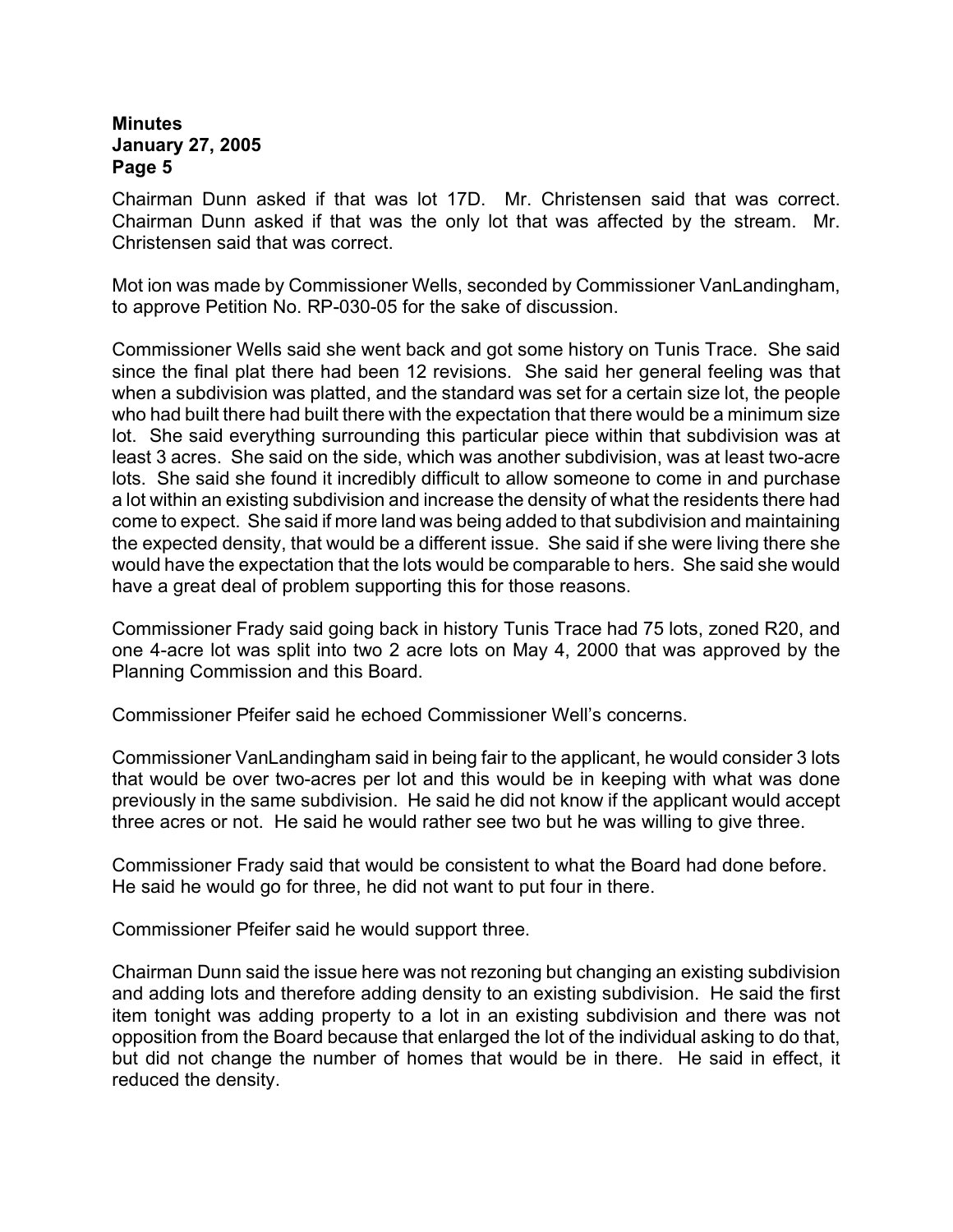Commissioner Frady asked if the petitioner would have to go back and reapply for another rezoning, or could this one be amended.

County Attorney Dennis Davenport said he would recommend the petitioner go back through the process because he had to put the three lots in place consistent with all of the requirements and just to approve three lots would not provide the actual survey itself.

Chairman Dunn called the question.

Motion failed 0-5 with Chairman Dunn, Commissioner Wells, Commissioner Frady, Commissioner Pfeifer and Commissioner VanLandingham voting in opposition.

## **PETITION NO. 1137-05 REZONING OF 7.31 ACRES**:

Aaron Wheeler, Director of Zoning, read the consideration of Petition No. 1137-05, Community Fellowship Christian Church and Family Life Center, Owners, Darien Sykes of Sykes Consulting, Inc., Agent, request to rezone 7.31 acres from C-H and R-40 to O-I to develop a Daycare Facility. This property is located in Land Lot 199 of the 13th District and fronts on S.R. 314. The Planning Commission recommended approval with one (1) recommended condition (5-0). Staff recommended approval with one (1) recommended condition.

Chairman Dunn asked if the applicant would like to speak.

Darien Sykes said he represented Community Fellowship Christian Center. He said the church would like to rezone the property they already have. He said a portion of it was commercial and a portion of it was residential. He said they would like to rezone it to office and institution. He said the heart behind the project was the children. He said the children were looked at as a seed in the community. He said the people wanted to educate the children about God and the world.

Chairman Dunn asked if there was anyone who wished to speak in favor or opposition of this rezoning. No one spoke in favor or opposition.

Motion was made by Commissioner Frady, seconded by Commissioner VanLandingham, to approve Petition No.1137-05 with one condition. Motion carried 5-0. A copy of the staff analysis, investigation and recommendation, identified as "Attachment No. 3", follows these minutes and is made an official part hereof. A copy of the Resolution and Ordinance, identified as "Attachment No. 4 ", follows these minutes and is made an official part hereof.

## **PETITION NO. RP-031-05 REVISED FINAL PLAT:**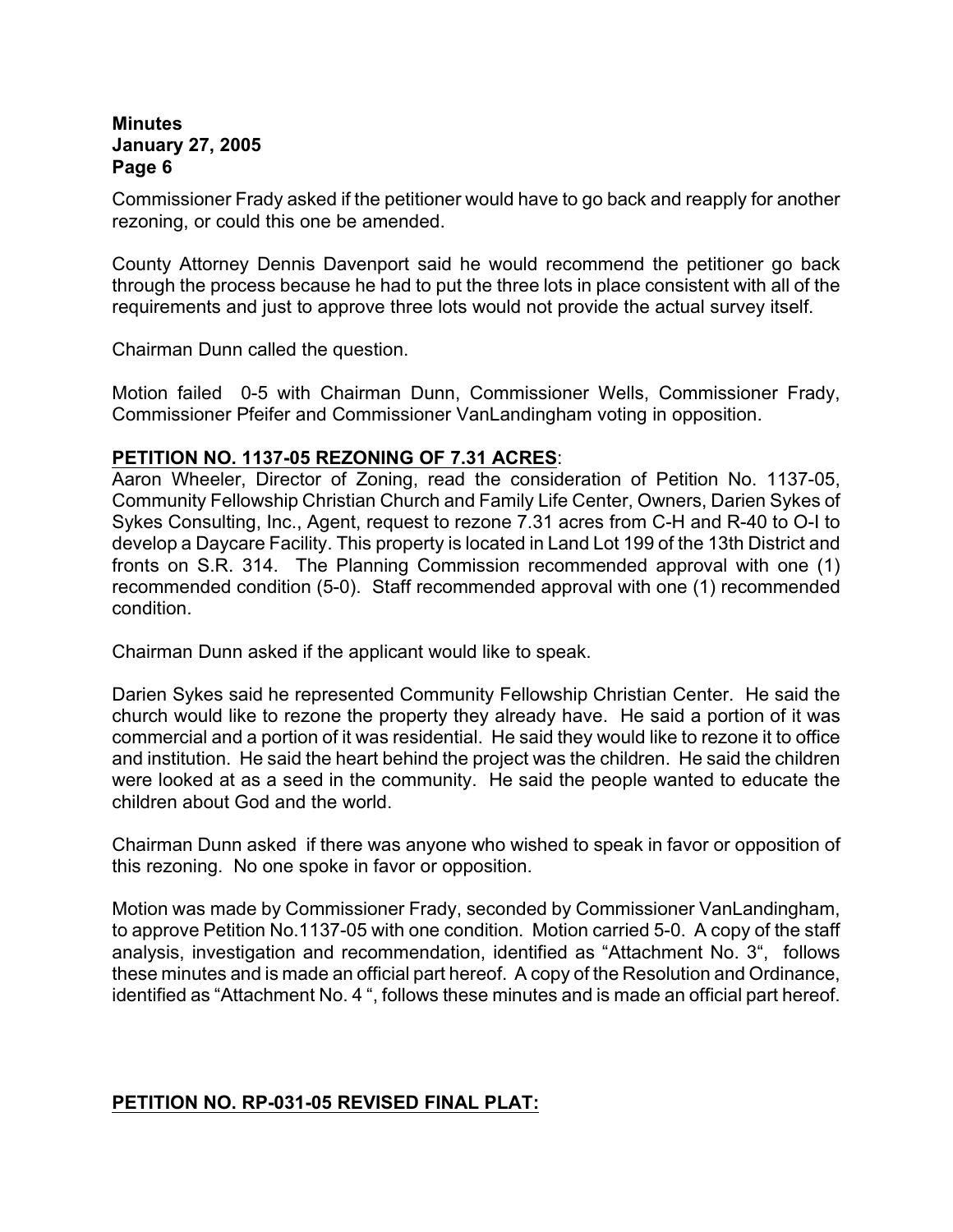Aaron Wheeler, Director of Zoning, read the consideration of Petition No. RP-031-05 for a Revised Final Plat, Sunshine Farms Subdivision, Robert Lewis, Owner, and Piedmont Land Surveyors, Inc., Agent. The request is to subdivide Lot 2 which consists of 7.64 acres into two (2) single-family dwelling lots. This property is located in Land Lot 230 of the 13th District, fronts on S.R. 314 and S.R. 279, and is zoned R-40. The Planning Commission recommended approval with two (2) recommended conditions (5-0). Staff stated that the request complied with technical requirements.

Chairman Dunn asked the applicant to come forward to speak.

Jason Rainwater said he was with Piedmont Land Surveyors and represented Robert Lewis, owner. Mr. Rainwater said Mr. Lewis agreed to dedicate any additional right-of-way needed by the Department of Transportation on Highway 314. He said he also agreed not to have driveway access to Highway 279. He said Mr. Rainwater agreed to both conditions.

Chairman Dunn asked if there was anyone who wished to speak in favor or opposition of this application. No one spoke in favor or opposition.

Motion was made by Commissioner Wells, seconded by Commissioner Pfeifer, to approve Petition No. RP-031-05 with two conditions.

Chairman Dunn asked Mr. Rainwater who lived in the house that was there now. He answered that Mr. Lewis lived there.

Motion carried 5-0.

## **AMENDMENTS TO THE ZONING ORDINANCE REGARDING SINGLE-FAMILY DWELLING:**

Consideration of proposed amendments to the Fayette County Zoning Ordinance, Article V. General Provisions regarding Section 5-9. Single-Family Dwelling, A. Additions To A Single-Family Structure presented by the Zoning Department.The Planning Commission recommended approval as submitted 5-0.

This item was tabled until the February 24, 2005 Board of Commissioners meeting.

## **AMENDMENTS TO THE DEVELOPMENT REGULATIONS REGARDING ARTICLE XII:**

Aaron Wheeler, Director of Zoning, read the consideration of proposed amendments to the Fayette County Development Regulations regarding Article XII. Illicit Discharge and Illegal Connection Ordinance presented by the Engineering Department. The Planning Commission recommended approval as submitted 5-0.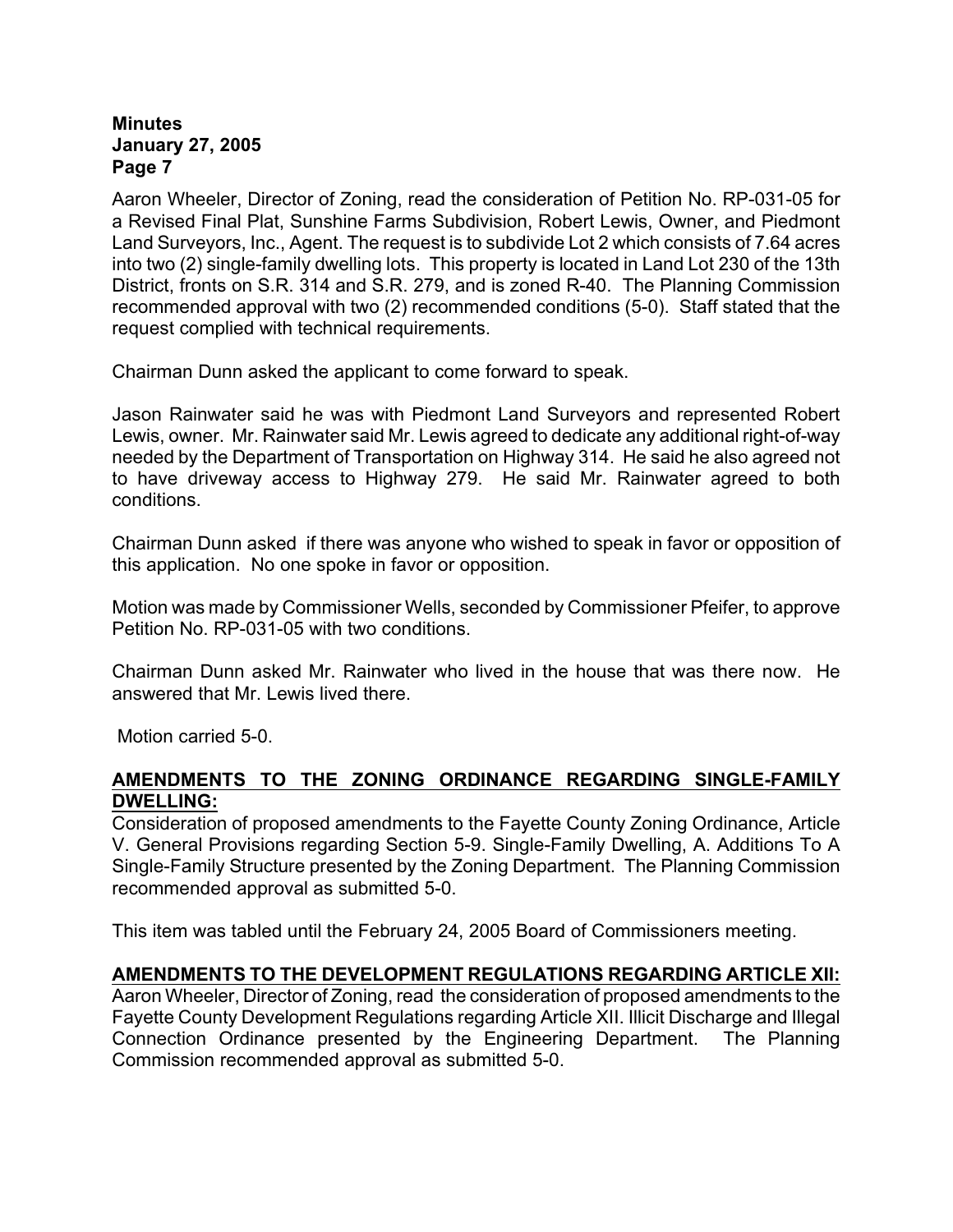Phil Mallon, Fayette County Engineering Department, said this regulation was a model ordinance prepared by the Metropolitan North Georgia Water Planning District. He said adoption of the ordinance was mandated by two fronts. He said the first being recent state legislation and the second being from the County's general storm water permit which was derived from the Federal Clean Water Act. He said the primary goal of the ordinance was to help protect the public's health, safety and the environment by regulating spills, improper dumping and connections to the County's separate storm sewer system.

Commissioner Wells stated for clarification that this had been checked by the County's legal staff and they agreed with the few changes that we were allowed to make. Mr. Mallon said that was correct.

Chairman Dunn asked if there was anyone who would like to speak in favor or opposition of this ordinance. No one spoke in favor or against.

Motion was made by Commissioner VanLandingham, seconded by Commissioner Pfeifer, to approve the amendments as presented. Motion carried 5-0. A copy of the Ordinance, identified as "Attachment No. 5", follows these minutes and is made an official part hereof.

## **NEW BUSINESS:**

## **POSSIBLE CREATION OF EMS TAX DISTRICT:**

County Attorney Dennis Davenport said in regards to the discussion of a procedure for a possible creation of a special EMS tax district, he wanted to brief the Board that in order to pursue this issue there needed to be some level of understanding of whether the cities in the county wanted to participate or not with respect to this particular district. He said there should be some request by letter asking the cities what they wanted to do. He said this was a way to start the process off if that was what the Board chose to do.

Motion was made by Commissioner Frady, seconded by Commissioner VanLandingham, for the County Attorney to prepare a letter to send to all cities in the County inquiring as to their interest in participating in a special EMS tax district. Discussion followed.

Chairman Dunn said this would impact every tax payer in the County. He said to make this change would be a serious change.

Chairman Dunn said he wanted to point out that there had been staff discussions held by Peachtree City and County staff. He said he understood that potential alternatives to doing as the city requested were discussed but the city had no interest in that.

Commissioner Pfeifer said he had a comment on the issue in general. He said that he did not believe that Peachtree City properly accounted for the real and true costs of the emergency medical services they were using now. He said he read the report, that Peachtree City paid for, that suggested the City consider consolidation with the Fayette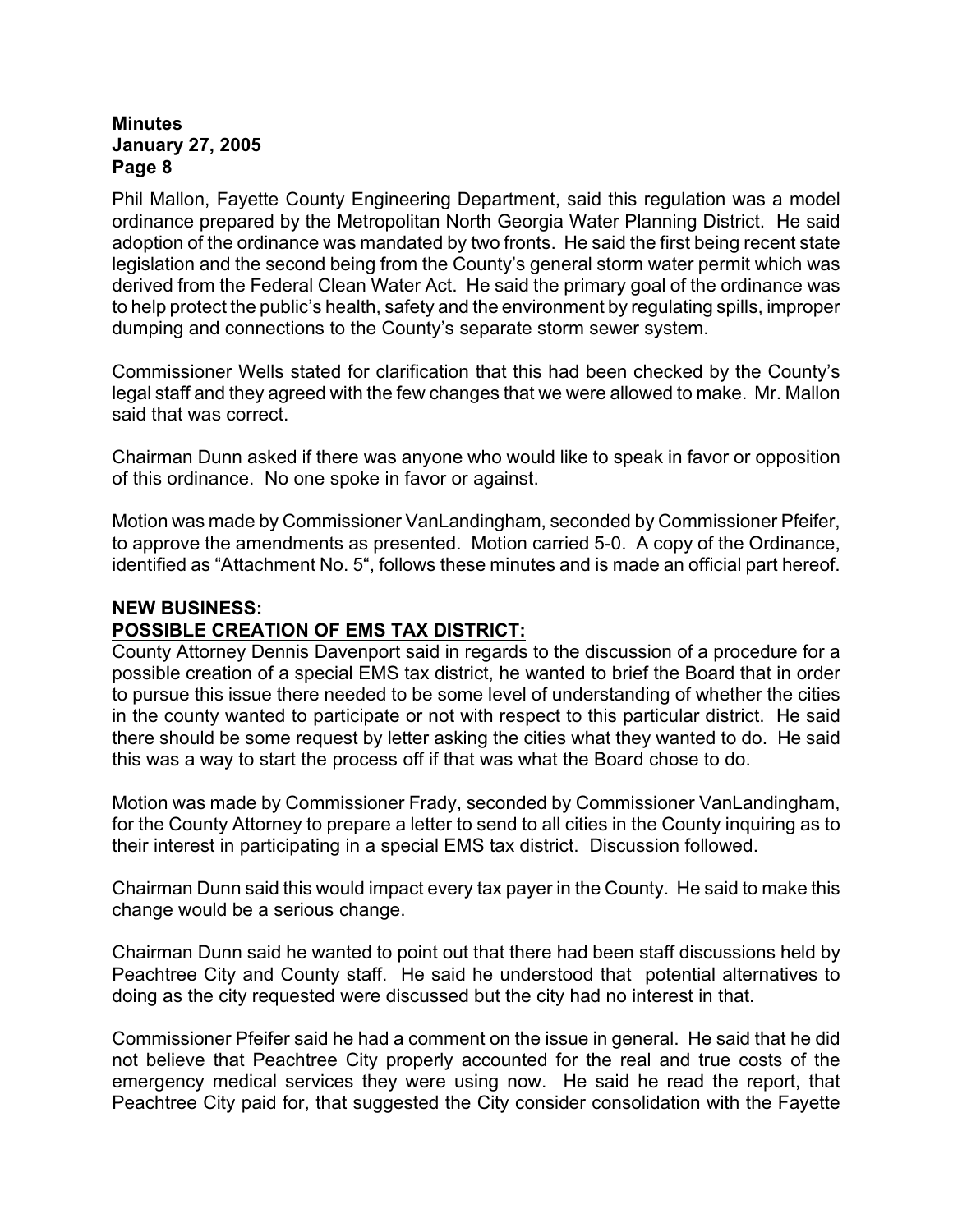County Emergency Services and he understood some things were right for consolidation and others were not. He said he understood the need for local policing if for no other reason than to enforce local law and ordinances. He said fire and emergency services did not differ because they occurred on one side or the other of an imaginary line which in this case would be city boundaries.

Commissioner Pfeifer said in his opinion fire and emergency services should be handled in the best possible way for the citizen who needed the service, and at the lowest possible cost to the taxpayer. He said Fayette County Emergency Services was the equal of, or better than, any emergency service in the state.

Commissioner Pfeifer said that would leave the issue of cost. He said common sense would tell us that consolidation of facilities, equipment and management staff could probably yield savings to the taxpayers, savings to the Peachtree City taxpayers and Fayette County taxpayers. He said if it did not, what possible reason would anyone have to consolidate anything, and we know that services in other locations in this state had been consolidated.

Commissioner Pfeifer said that neither the Peachtree City staff nor the Council had done an honest and accurate study of this issue which prevented any discussion of this issue on the facts. He said the truth was we did not have any proof of the correct course of action to take. He said we had the opinions of the Peachtree City Council. He said as a city taxpayer, which he was, and a citizen, he did not like something as important as emergency medical services and his taxes determined by their opinions. He said he wanted them to be determined by the facts.

Commissioner Pfeifer said when this item came before the Board he was not going to support a separate EMS district because they did not know the facts and the reason they did not know the facts was because Peachtree City government either did not know the facts themselves or they knew the facts and did not want to tell them.

Commissioner Frady asked if there was a study done in Peachtree City regarding emergency services and was it in existence.

Chairman Dunn answered that there was a study done and the staff had a copy and he had read it in detail. He said, as Commissioner Pfeifer suggested, there were several things that study recommended to the City Council for consideration which sounded reasonable to him. He said of course the Board did not dictate policy in Peachtree City.

Chairman Dunn said he felt this begged an issue. He said sooner or later the taxpayers of all of the jurisdictions were going to wonder why there were duplicate departments, duplicate chiefs, vehicles, offices, cars, etc. He said there would be a time when they would have to have serious discussions about seriously trying to consolidate some of the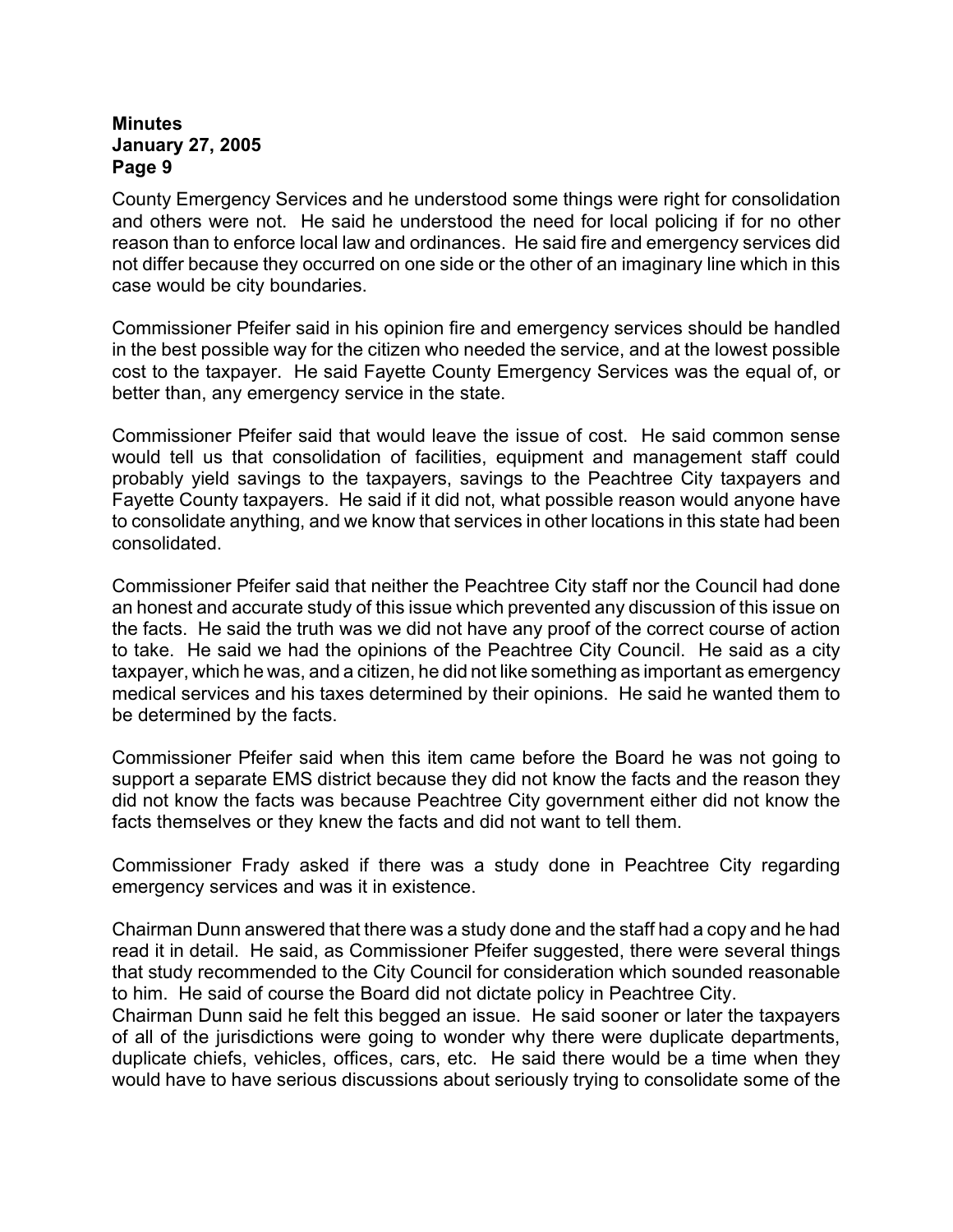services, not all of them obviously. He said there were some services that lent themselves to consolidation and this was one.

Chairman Dunn said Fayette County had automatic aid with the other cities, but not with Peachtree City, and that had been a long standing position with Peachtree City that they chose not to do that. He said that it was in the report that they should consider doing automatic aid. He said there were other issues besides this special tax district. He said he was not in favor of this, but would have to look deeper into it, because the reality was the people of Peachtree City paid taxes to the County for EMS services. He said years ago Peachtree City opted out of those services.

Chairman Dunn said now if they created a separate tax district to compensate for that, they would affect every other taxpayer in all the cities because the County provided EMS to everyone except Peachtree City. He said this had far reaching ramifications to make the change. He said the Board did not want Peachtree City to be double taxed. He said some of them felt this was not the only way to solve the problem but it was the only way, at this point, that Peachtree City has indicated that they liked or were willing to discuss in earnest. He said that was what the Board had been told from the County staff that had meetings with Peachtree City staff.

Commissioner Frady asked for clarification of opted out. Chairman Dunn said Peachtree City opted out of EMS services provided by the County. He said they had the choice like everyone else but chose to get out and form their own EMS service.

Commissioner Frady said they had EMS service in Peachtree City for the 30 years he had been there. He said what happened was Peachtree City got its own ambulance license and that was not opting out of service. He said they also had an automatic aid contract with the County.

Chairman Dunn and Commissioner Wells both said Peachtree City did not have the automatic aid contract now.

Commissioner Frady said at one time Peachtree City served the seventh district of Fayette County. He said they had automatic response then. He said then they all got along real well, but things were not doing that well right now.

Commissioner Wells said she had been all over the place with this. She said this was a very difficult situation for her because the bottom line was that fair was fair and she wanted to be fair to every citizen in Fayette County. She said when it was first brought up and there was a threat of a law suit, her thoughts were maybe they could avoid a battle. She said she then looked at this more closely and decided that the real point was being missed. She said personally she did not care if they consolidated with Peachtree City or not. She said that was an issue for them to decide. She said they were ready, willing and able to do it, but Peachtree City was an entity and could make that decision.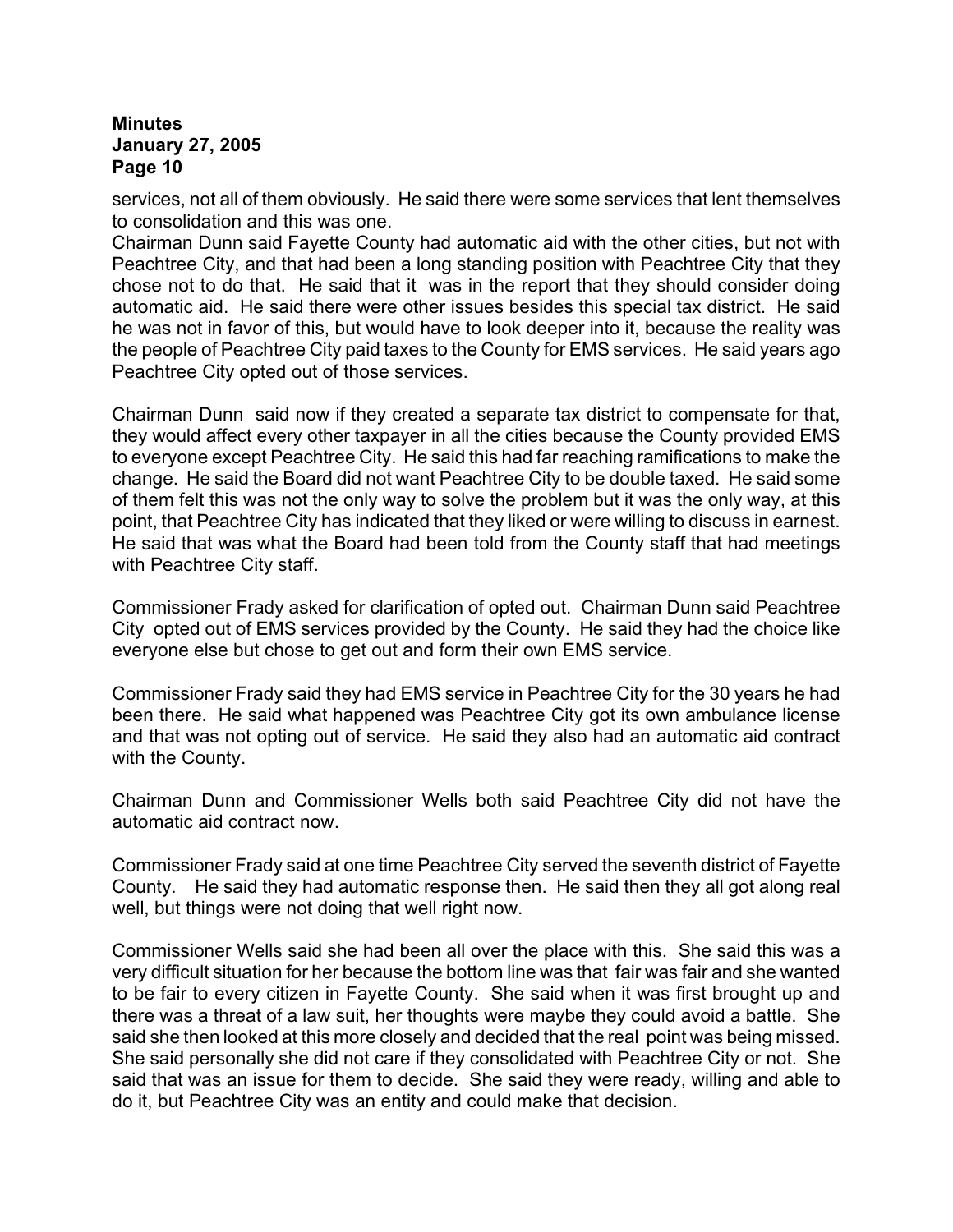Commissioner Wells said what they failed to realize in all of this discussion was a couple of things. She said the first thing was that Fayette County was mandated by legislation to provide county-wide EMS coverage. She said it was not a choice but a requirement. She said municipalities had a choice of either taking advantage of the county-wide EMS or opting for a higher standard of service. She said Peachtree City had opted for a higher standard of service with the understanding that there were appropriate, higher costs for that.

Commissioner Wells said if Peachtree City decided at any point and time that they no longer wanted to provide this service, they could simply quite, but the County was mandated to provide it. She said the County had no option.

Commissioner Wells said to suppose that what had been presented was that the Peachtree City residents were not benefitting from the EMS service at all and therefore should not pay for it. She said that fallacy would be true if none of the citizens in Peachtree City ever crossed the boundaries into Fayette County. She said it was inane at this point and time, so much turf guarding, that if a Peachtree City resident went to Publix on Highway 54, that was technically located in Fayette County, and had a heart attack, even though the Peachtree EMS was closer, they would not respond to that person. She said we would not ask them if they had an ID to say whether they were a Peachtree City resident or not, we would say this was a human being who had a need and we would provide the service. She said if we were to presume that none of the Peachtree City residents ever crossed the boarders, ever came into Fayette County, or ever got involved in an accident and needed EMS service, than we could say let's don't charge those good folks a dime. She said she was all about equity and fairness.

Commissioner Wells said if you take out a policy on your home for insurance and your neighbor takes out a policy for insurance and he decided he wanted better coverage or flood insurance, he does not suppose that his base coverage was exonerated because he had higher coverage. She said one of the reasons Peachtree City was a jewel in our crown was because the crown, which was Fayette County, was superb. She said Peachtree City could not exist with its standard of living as it did, and have the reputation of a good lifestyle, as it did, in any other county in this state. She said the county provided the base, the crown, for the jewels of our cities to sparkle.

Commissioner Wells said it became ludicrous when we started turf guarding. She said this had become an emotional, political issue which had no right to be in any logical, rational discussion.

Commissioner Wells said the second fact that needed to be kept in mind was that last year they responded within the County to over 200 Peachtree City residents with the County's EMS. She said the base service was there to provide for all of Fayette County. She said if you were a Peachtree City resident, a Fayetteville resident, Tyrone or where ever, the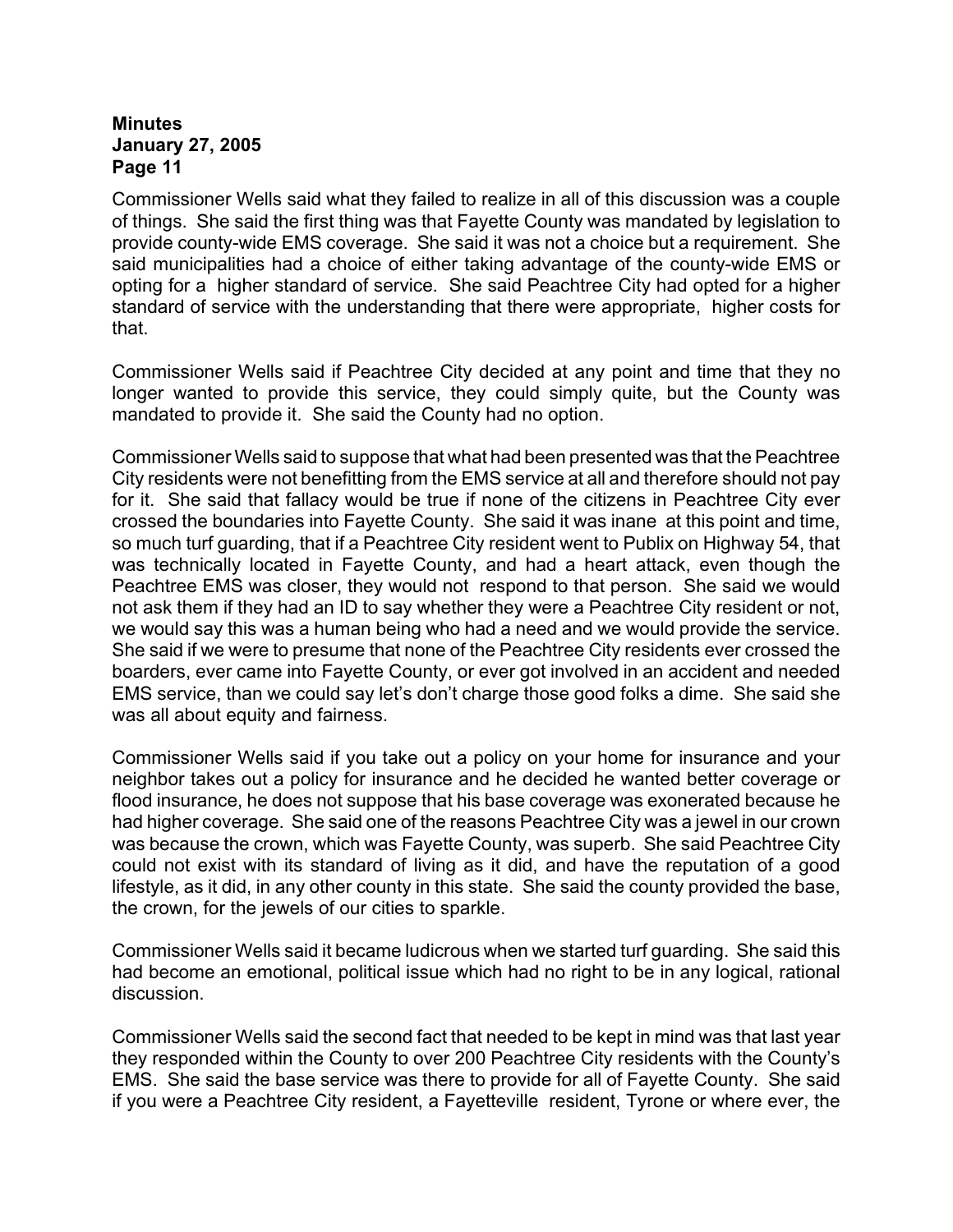County was mandated to provide the service and we provided one of the finest in the state. She said for someone to say they opt out and should not have to pay for the base service you might as well succeed from Fayette County because it was that ludicrous.

Commissioner Wells said she could not support this. She said if they got sued they got sued. She said she believed they were doing the best thing, the right thing and the adult thing for the citizens in Fayette County.

Commissioner Frady said he did not think anyone said they were supporting anything.

Commissioner Wells said they were supporting going out and saying this was an option.

Chairman Dunn said he wanted to address a few things Commissioner Wells had said. He said the report that he read from the consultants that did the study for Peachtree City dated January 2004, would indicate that what the City had bought was not a higher level of service. He said the study referred Peachtree City to the way it was done in the County. He said the study also stated Peachtree City had more ambulances than required which cost the taxpayers more money than they needed to be paying. He said this information was from the Peachtree City analyst not a Fayette County analyst. He said this was from the people hired by you - the mayor and city councilman sitting in the audience. He said when they said they opted for a higher level of service they opted for what they wanted and not necessarily a higher level.

Chairman Dunn said Peachtree City had the right to do it the way they wanted to. He said the County had a right to react to it. He said he wanted to point out that if they were to do what the city had requested they were talking about effecting every other citizen in the County negatively. He said this was a difficult concept. He said if this Board wanted to seek the opinions of the other cities or not he was fine with that because at that point they were not making any decisions.

Commissioner Frady said there was no decision making, just trying to get input.

Commissioner Wells said when they started down that slippery slope they were saying that they were really going to look at this and consider doing this. She said this was an exercise in futility.

Commissioner Frady said his first thoughts on this was he would not support a tax district. He said he would be willing for the County to take over the EMS service and the fire service and operate both of them with no additional charge to the citizens of Peachtree City.

Chairman Dunn said he wanted to point out that if they were to consolidate the EMS service there would not be any additional charges. He said they had a fire district and did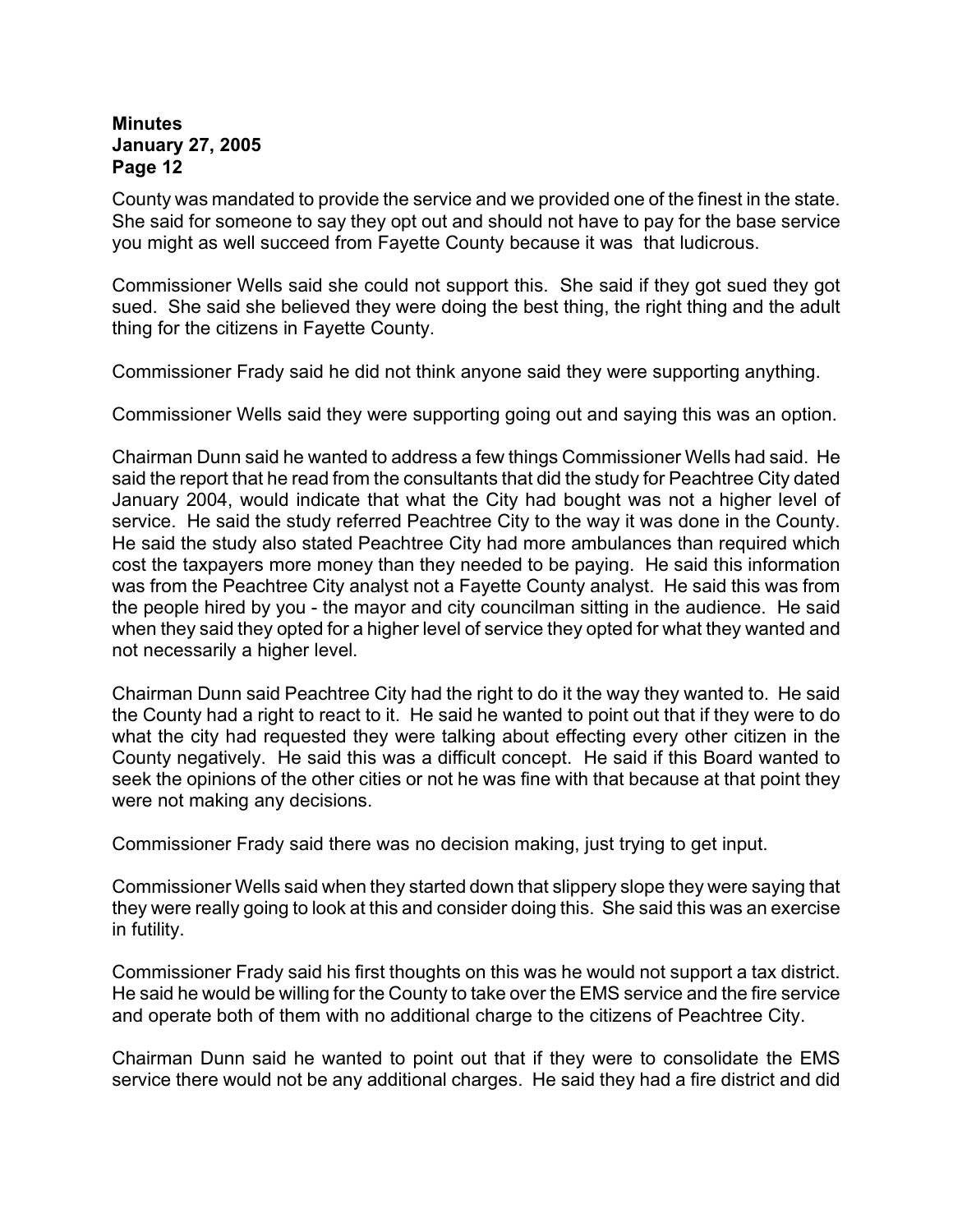not pay fire taxes to the County so if the County took over both services they would have to pay fire tax but they pay the equivalent to the City anyway.

Commissioner Pfeifer said he agreed with Commissioner Frady that philosophically there should be a consolidation of medical services and fire services with the proviso to look at how much it was going to cost the taxpayers, the City and the County. He said that was precisely what had not happened and would not happen if we went ahead with this special district.

Commissioner VanLandingham said he agreed with most of the discussions but was opposed to creating a situation that would lessen the service, especially when it involved the life of any citizen in this County. He said to think the County would not respond to a Peachtree City resident that had an accident in the unincorporated area, was completely erroneous. He said there would be times when Peachtree City residents would use the County EMS service. He said the refusal to have the automatic response or mutual response, needed a lot of attention. He said this put people at risk when one responder could be a lot closer than another responder. He said in view of this, unless he missed a point somewhere, the legal right was with Peachtree City to do this.

Commissioner VanLandingham said in the discussions on consolidation he did not know everything that happened there but he did know that Peachtree City decided that they would maintain their own EMS and wanted a special tax district for that. He said he could not say if he would or would not support it, he would like to see what the letter said and he would like to see some reactions. He said serious consideration should be given to this because it affected the lives of every citizen in Fayette County. He said whether we wanted to recognize it or not we were all citizens of Fayette County. He said he was not sure of the motive behind the request for a special tax district.

Commissioner Frady said he agreed. He said the reason he made the motion was to get the information and try to find out what the motive might be.

Chairman Dunn said he wanted to clarify a few things. He said the County did service the people in Peachtree City, but to be absolutely fair, the emergency services in Peachtree City had also gone out into the County and serviced them. He said it was a matter of servicing upon request because they did not have automatic aid.

Chairman Dunn said automatic aid and mutual aid were two different things. He said automatic aid was when the closest unit available responded to service wherever the emergency was. He said that was the County's preferred mode of operating but was not Peachtree City's. He said mutual aid was a lesser agreement that upon request they would service one another, that is when they asked for aid. He said they both had asked for aid at times.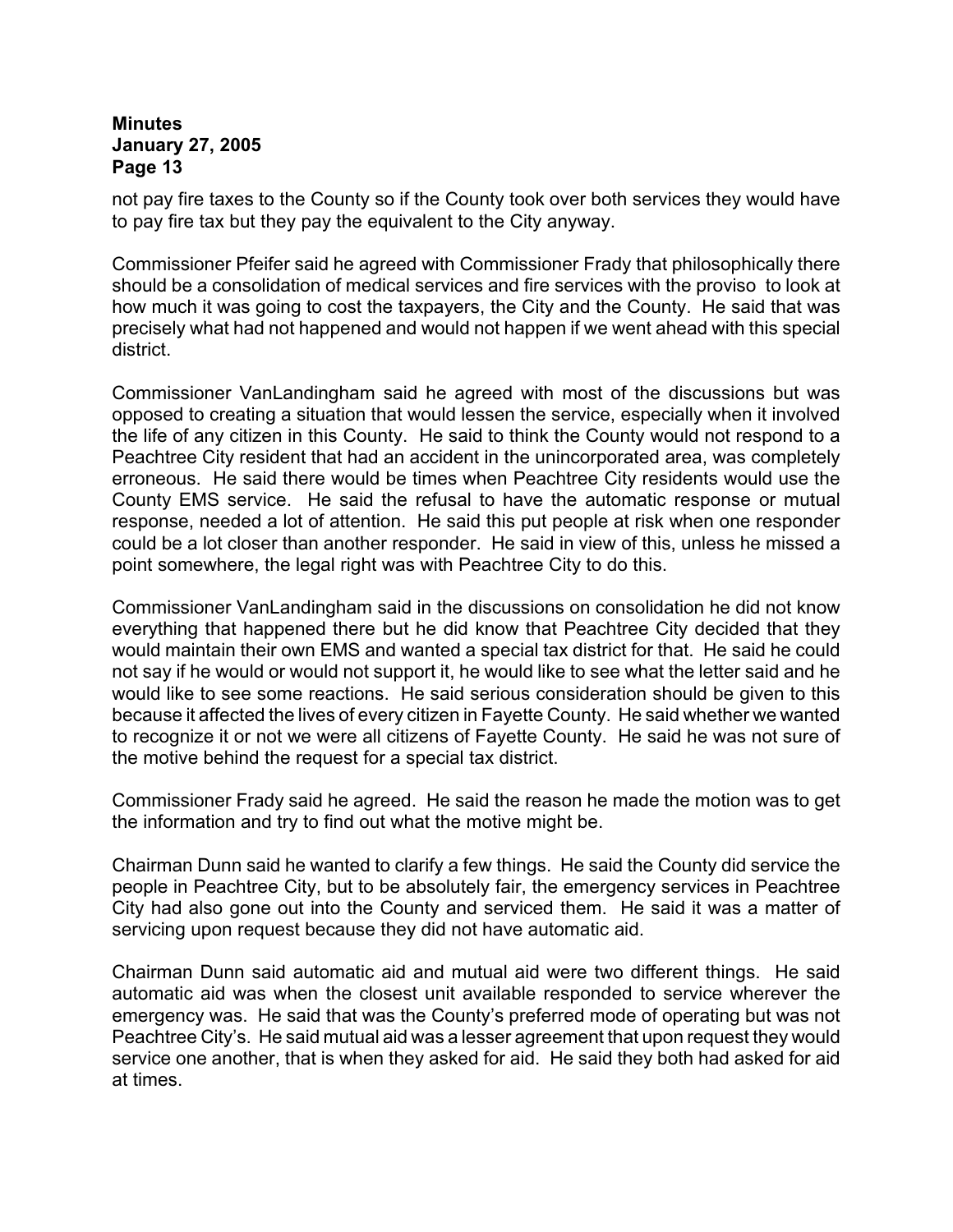Chairman Dunn said he would like to see an analysis done on the report Peachtree City had done because it indicated there were things Peachtree City could do with the County which would make it better for both and he did not see any serious consideration of those things being given.

Chairman Dunn said the County did not want to double tax anyone but they could not figure out what the cost of EMS was because the way the County and Peachtree City budgeted was somewhat different.

Chairman Dunn said he had so many problems with this issue, but the bottom line was he did not want to do something haphazard and inadvertently hurt the citizens of Peachtree City. He said the desires of the government officials were not the issues here. He said the only issue for him was that they were treating the person who paid taxes in Peachtree City fairly.

Commissioner Frady asked if they had any idea why the automatic aid was stopped. He said he would hate to know someone was laying out side of the city limits and Peachtree City would not respond.

Chairman Dunn said he did not know.

Commissioner VanLandingham said in reference to the report being talked about, Peachtree City had a right to reject any part of that report they wanted to and go another direction. He said the point was, it was not in just one place in the report, it was in several places where the fire and EMS could have benefitted from some cooperation with the County. He said to completely disregard that was a fallacy in the actions of the Board and he would ask that they go back and reconsider that and come up with something that would be better for the citizens and everyone concerned.

Chairman Dunn said the one thing he recalled in the study, and he did not have it in front of him, was that some of the County's units were making service calls almost double the number of the Peachtree City units and the analyst said Peachtree City only needed two ambulances in Peachtree City to provide the service and he knows that the City was considering four, and that would in itself cost the citizens of Peachtree City more money.

Chairman Dunn called the question.

Motion failed 2-3 with Chairman Dunn, Commissioner Wells and Commissioner Pfeifer voting in opposition.

## **LAKE HORTON WATER QUALITY:**

Tony Parrott, Director of the Water System, said that several months ago the Board approved a consultant to do a creel survey at Lake Horton. The consultant did a report on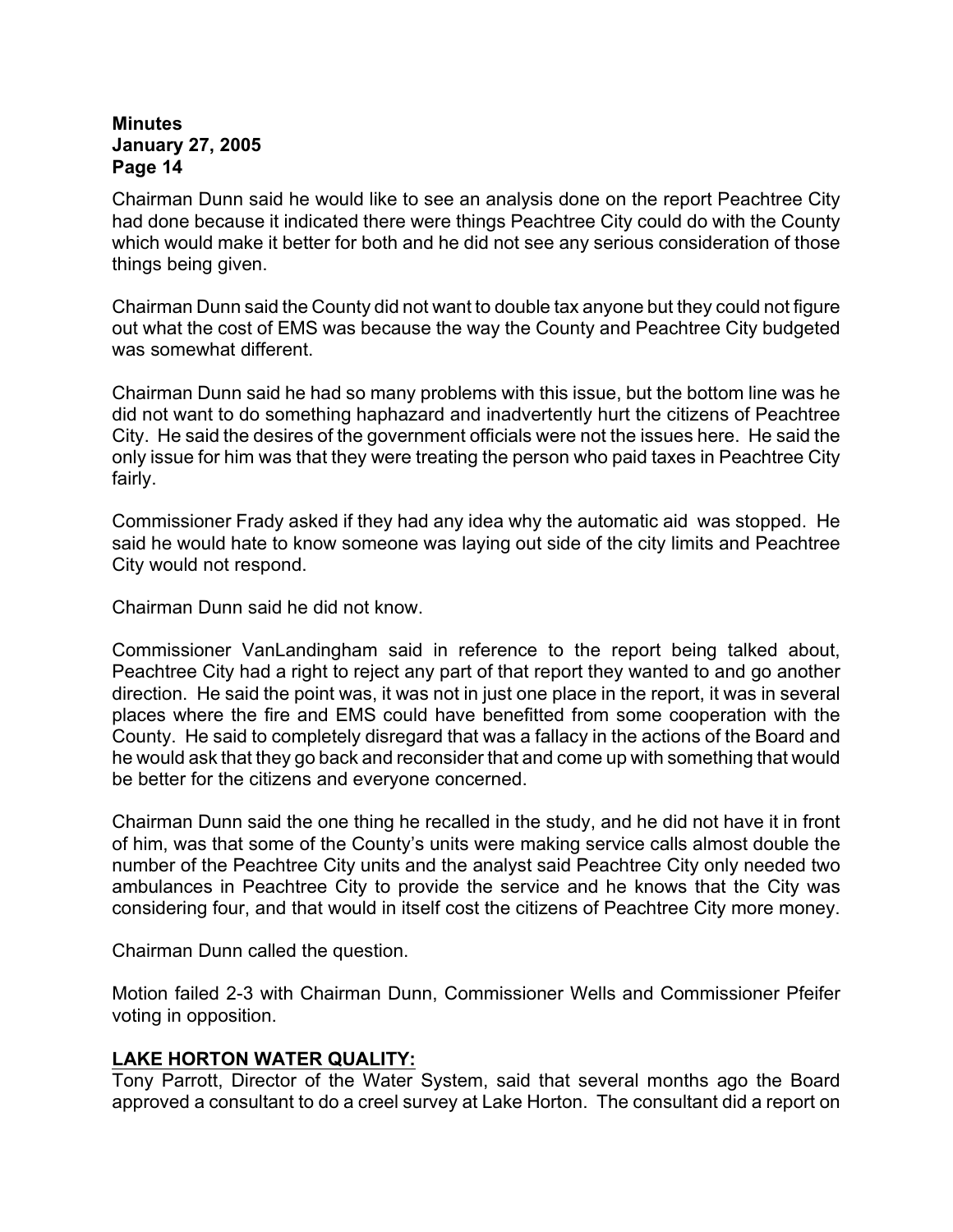the kinds of fish and vegetation growing in the lake. Mr. Parrott said hydrilla was growing in the lake and this type of vegetation was a type of weed that gave the treatment of water a problem by adding organdies to the water as it went through its life cycle. He said they were looking at treating the hydrilla with grass carp. He said the recommendation from the Water Committee was instead of using a chemical treatment they would use grass carp at Lake Horton to handle the hydrilla.

Mr. Parrott said in taking care of the hydrilla it changed the habitat of the fish. He said they recommended stocking tread fin shad to add more fish for the bass and other fish.

Mr. Parrott said they would also like to add fish habitats since in taking care of the hydrilla they were losing fish habitat and they would replace it with something that was not adversely affecting the water quality. He said this would be an inert type of habitat for the fish.

Mr. Parrot said they were requesting approval to change the size limit on the large mouth bass to 14" to 18" to protect that size. He said when they had tournaments they could catch and release but could not keep that size because they needed to do something to balance out the current population.

Motion was made by Commissioner Wells, seconded by Commissioner Pfeifer, to adopt the four items as discussed to maintain the water quality at Lake Horton.

Commissioner Wells said she liked the fact that they were doing a nonchemical treatment where possible since it was drinking water. She said it made good environmental sense to her.

Commissioner Pfeifer said he appreciated what they did at Lake Horton.

Chairman Dunn said he wanted to make sure people understood the water quality at Lake Horton was very good and these were proactive measures for the future.

Commissioner VanLandingham said he would rather see the grass carp in there than treat it with chemicals and have to clean that up.

Chairman Dunn called the question.

Motion carried 5-0.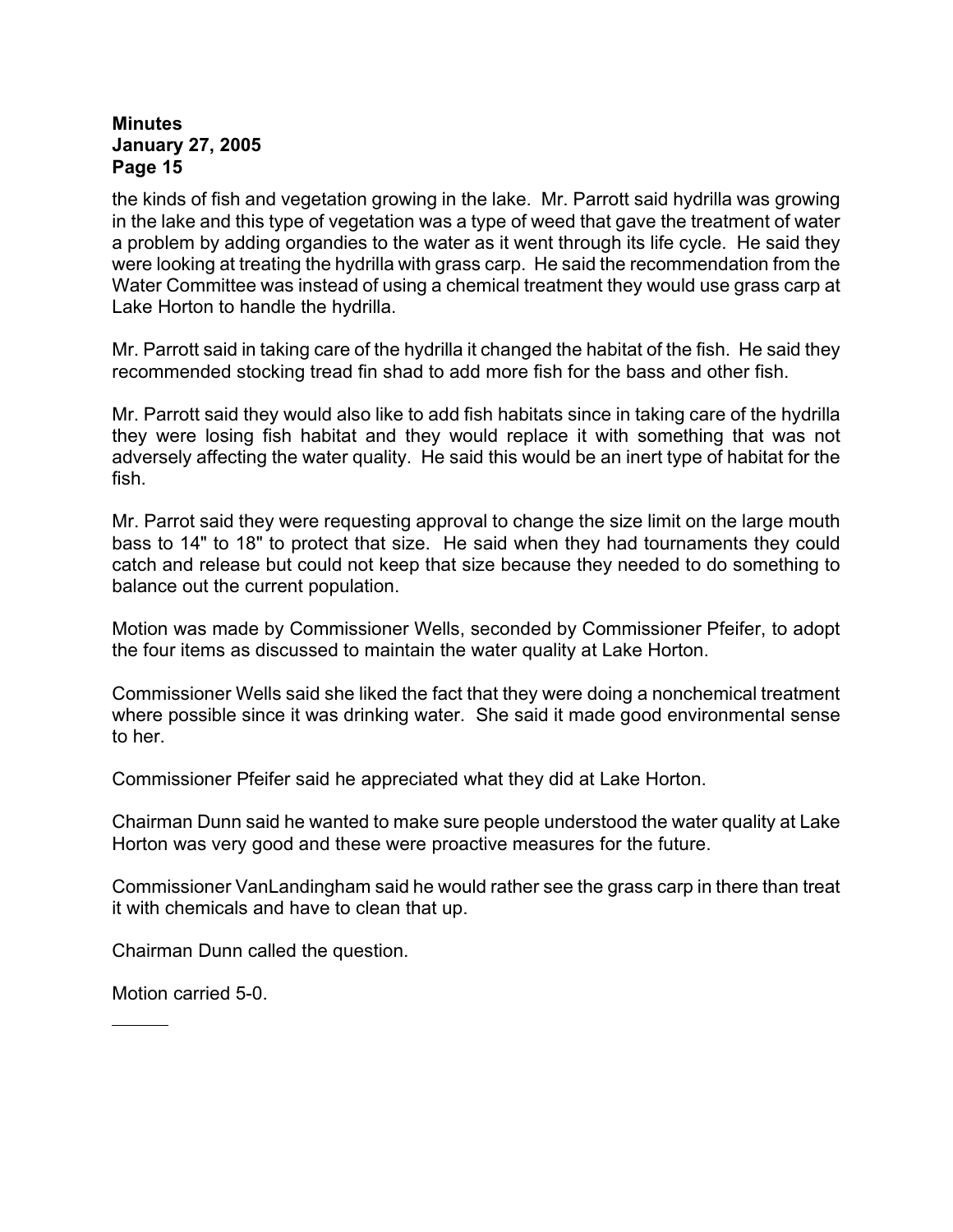# **RESOLUTION NO. 2005-05 - TAX LEVY FOR THE FAYETTE COUNTY BOARD OF EDUCATION:**

County Attorney Dennis Davenport said as a result of the passage of the school bond issue in November of 2004, part of the process to have the bonds issued is to have the Board of Commissioners adopt a levy resolution that has been prepared for the Board's approval. This is basically the Board saying to make it part of the millage rate and is a general obligation bond of the school district.

Motion was made by Commissioner Frady, seconded by Commissioner Wells, to adopt the Resolution.

Chairman Dunn said he wanted to clarify that they were doing this as a requirement by the state. He said they were doing it on behalf of the Board of Education and were merely doing what was the will of the people in the last election who voted for this. He said this was not created by the Board.

Motion carried 5-0. A copy of Resolution No. 2005-05, identified as "Attachment No. 6", follows these minutes and is made an official part hereof.

# **JOINT RESOLUTION AMENDING WATER SERVICE AGREEMENT WITH FAYETTEVILLE:**

Discussion of authorizing preparation of a joint resolution amending the Water Service Agreement with Fayetteville.

This item was tabled.

**CONSENT AGENDA:** Motion was made by Commissioner Wells, seconded by Commissioner VanLandingham, to approve the Consent Agenda as presented.

# **INSURANCE REIMBURSEMENT TO SHERIFF'S DEPARTMENT:**

Approval of insurance reimbursement from General Fund to Sheriff's Department-Criminal Investigations Division budget account code 10030321-52223. A copy of this request, identified as "Attachment No. 7", follows these minutes and is made an official part hereof.

# **GRANT PROPOSALS FOR DEPARTMENT OF HOMELAND SECURITY:**

Approval to submit 2 grant proposals for Department of Homeland Security FY-05 Grant Program. A copy of this request, identified as "Attachment No. 8", follows these minutes and is made an official part hereof.

# **2005 WATER COMMITTEE MEETING SCHEDULE:**

Approval of the 2005 Water Committee Meeting Schedule.A copy of the schedule, identified as "Attachment No. 9", follows these minutes and is made an official part hereof.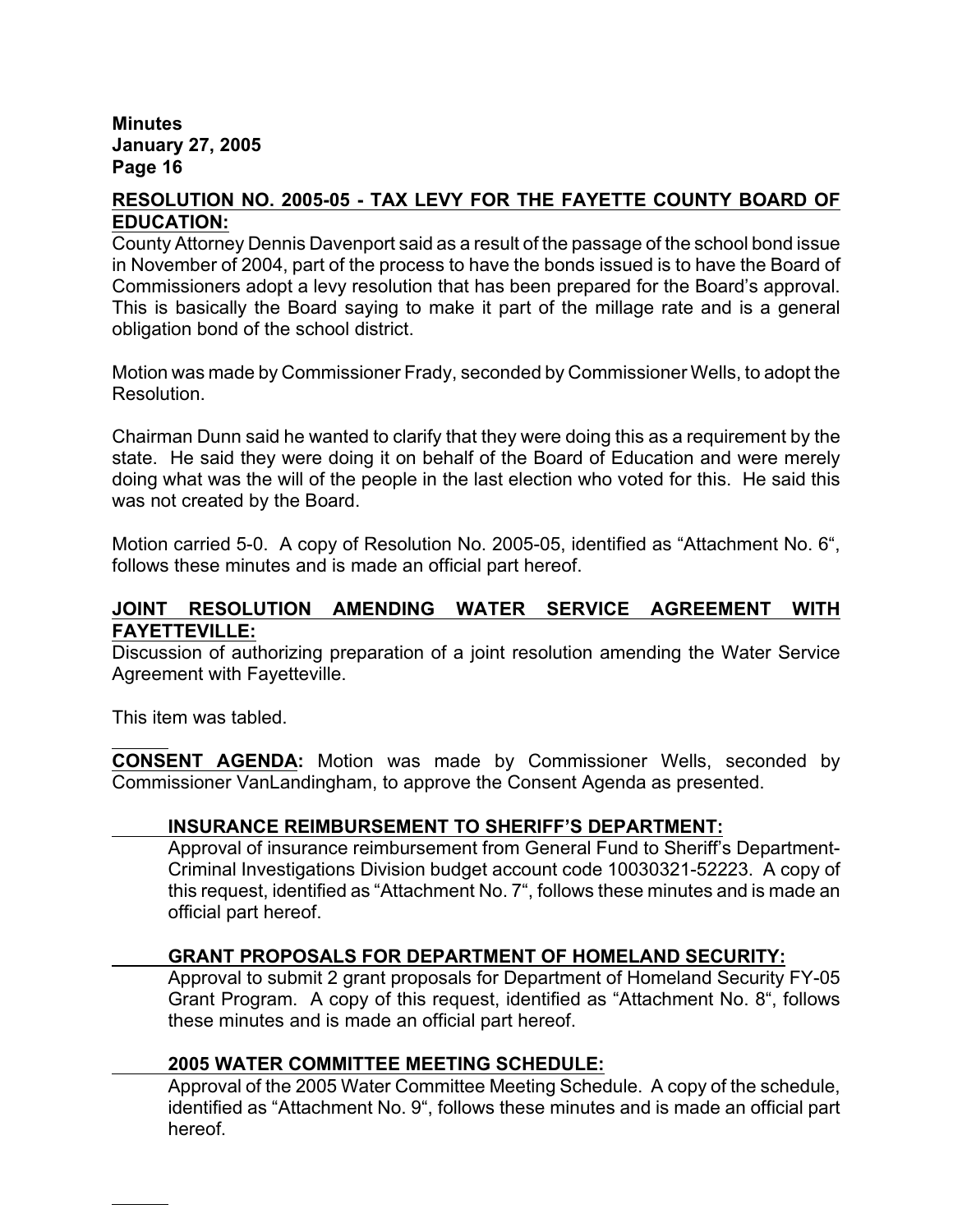# **AGREEMENT WITH FAYETTE COUNTY YOUTH WRESTLING ASSOCIATION:**

Approval to enter into an agreement with Fayette County Youth Wrestling Association. A copy of the agreement, identified as "Attachment No. 10 ", follows these minutes and is made an official part hereof.

#### **REAPPOINTMENT OF SAM BURCH TO THE BOARD OF ASSESSORS:**

Reappointment of Sam Burch to the Board of Assessors for a six-year term commencing January 1, 2005, and ending December 31, 2010.

#### **PUBLIC COMMENT:**

Members of the public are allowed up to five minutes each to address the Board on issues of concern other than those items which are on this evening's agenda.

There was no public comment.

#### **STAFF REPORTS:**

COMMISSIONER VANLANDINGHAM: Commissioner VanLandingham said he had one legal item for Executive Session.

COMMISSIONER FRADY: Commissioner Frady said he had one potential legal item for Executive Session.

CHAIRMAN DUNN:Chairman Dunn said he had one legal item and one personnel item for Executive Session.

COMMISSIONER PFEIFER: Commissioner Pfeifer read an article from a local newspaper stating that Georgia students ranked  $18<sup>th</sup>$  in the nation in the percentage of high school seniors who passed advanced placement courses for college credit.

**EXECUTIVE SESSION:** Motion was made by Commissioner Wells, seconded by Commissioner VanLandingham, to adjourn to Executive Session to discuss three legal items and one personnel item. Motion carried 5-0.

**LEGAL:** Commissioner VanLandingham discussed a legal item with the Board.

The Board took no action on this matter.

**LEGAL:** Commissioner Frady discussed a potential legal item with the Board.

The Board took no action on this matter.

**LEGAL:** Chairman Dunn discussed a legal item with the Board.

The Board took no action on this matter.

**PERSONNEL:** Chairman Dunn discussed a personnel matter with the Board.